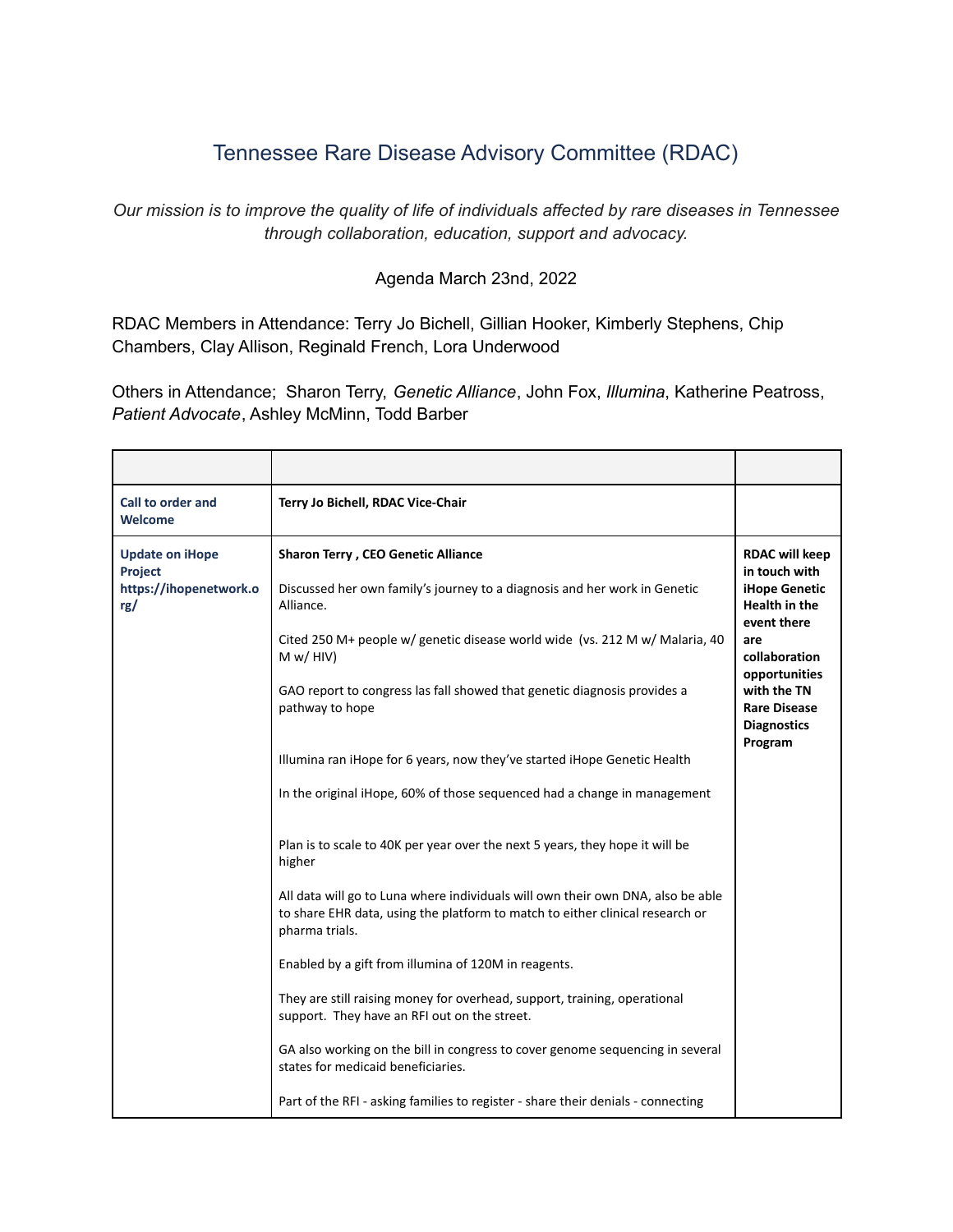|                                                                                                                                  | them to pathways for assistance                                                                                                                                                                                                                                                                                                                                                                                                                                                                                                                                                   |                                                                                                                                  |
|----------------------------------------------------------------------------------------------------------------------------------|-----------------------------------------------------------------------------------------------------------------------------------------------------------------------------------------------------------------------------------------------------------------------------------------------------------------------------------------------------------------------------------------------------------------------------------------------------------------------------------------------------------------------------------------------------------------------------------|----------------------------------------------------------------------------------------------------------------------------------|
|                                                                                                                                  | Labs will apply through an RFP process -connected to clinical sites                                                                                                                                                                                                                                                                                                                                                                                                                                                                                                               |                                                                                                                                  |
|                                                                                                                                  | How do people find out about this? Lots of pathways, thought it's hard in the<br>US to get through the noise. They will use social media outreach, ways to<br>disseminate information, relying on the labs, their relationships with clinical<br>sites, professional societies - Connections to AAP, ACMG, ASHG, PBS Newshour<br>is doing a piece. Also possible to directly contact Genetic Alliance<br>Kim Stephens - asked about how RUSP, advocacy groups will tie into iHope<br>Genetic Health and registries. Discussed PEER - Promise for Engaging Everyone<br>Responsibly |                                                                                                                                  |
| <b>TN Expanded Genomic</b><br><b>Diagnostics Program</b><br>update / TN Rare and<br><b>Undiagnosed Disease</b><br><b>Network</b> | Rizwan Hamid, RDAC Member<br><b>Scott Strome, RDAC Chair</b><br><b>Chip Chambers, RDAC Member</b><br>Terry Jo Bichell, RDAC Vice-chair                                                                                                                                                                                                                                                                                                                                                                                                                                            | <b>Consider one</b><br>more iteration<br>of the project<br>plan                                                                  |
| <b>Update</b>                                                                                                                    | Would the iHope project be a good fit/ partner for the TN Undiagnosed<br>Disease Network?                                                                                                                                                                                                                                                                                                                                                                                                                                                                                         | Plan outreach<br>to relevant<br><b>stakeholders</b>                                                                              |
|                                                                                                                                  | 1)<br>Using their preferred labs, providers<br>2)<br>For folks who do not have coverage<br><b>Education of PCPs</b><br>3)                                                                                                                                                                                                                                                                                                                                                                                                                                                         |                                                                                                                                  |
|                                                                                                                                  | Discussed challenges of engaging PCPS                                                                                                                                                                                                                                                                                                                                                                                                                                                                                                                                             |                                                                                                                                  |
|                                                                                                                                  | Discussed genetic counselors and access to genetic counselors                                                                                                                                                                                                                                                                                                                                                                                                                                                                                                                     |                                                                                                                                  |
|                                                                                                                                  | Discussed entry requirements into the program                                                                                                                                                                                                                                                                                                                                                                                                                                                                                                                                     |                                                                                                                                  |
|                                                                                                                                  | Name is still under discussion.                                                                                                                                                                                                                                                                                                                                                                                                                                                                                                                                                   |                                                                                                                                  |
|                                                                                                                                  | Will need to check with Ashley Reed.                                                                                                                                                                                                                                                                                                                                                                                                                                                                                                                                              |                                                                                                                                  |
| <b>RDAC Step Therapy</b><br><b>Working Group</b><br><b>Update</b>                                                                | <b>Reginald French, RDAC Member</b><br><b>Megan Crow, RDAC Member</b><br>Kim Stephens, RDAC Member                                                                                                                                                                                                                                                                                                                                                                                                                                                                                | R. French will<br>keep us<br>updated if the<br>bill progresses                                                                   |
|                                                                                                                                  | R. French attended the meeting where Step therapy was discussed, it passed<br>in the house, is now in the senate. For the past 3 years it did leave the house<br>and did not get through the senate.                                                                                                                                                                                                                                                                                                                                                                              |                                                                                                                                  |
| <b>Newborn Screening</b><br><b>Opportunities</b><br><b>Update</b>                                                                | Kim Stephens, RDAC Member<br>Rizwan Hamid, RDAC Member<br><b>Abby Trotter, LifeScienceTN</b><br>K. Stephens is scheduled to meet with screening advisory commitee.<br>Addressing questions related to implementation.                                                                                                                                                                                                                                                                                                                                                             | K. Stephens, R.<br>Hamid and A.<br><b>Trotter will</b><br>continue to<br>meet to<br>strategize a<br>path to RUSP<br>alignment in |
|                                                                                                                                  |                                                                                                                                                                                                                                                                                                                                                                                                                                                                                                                                                                                   | <b>Tennessee</b>                                                                                                                 |